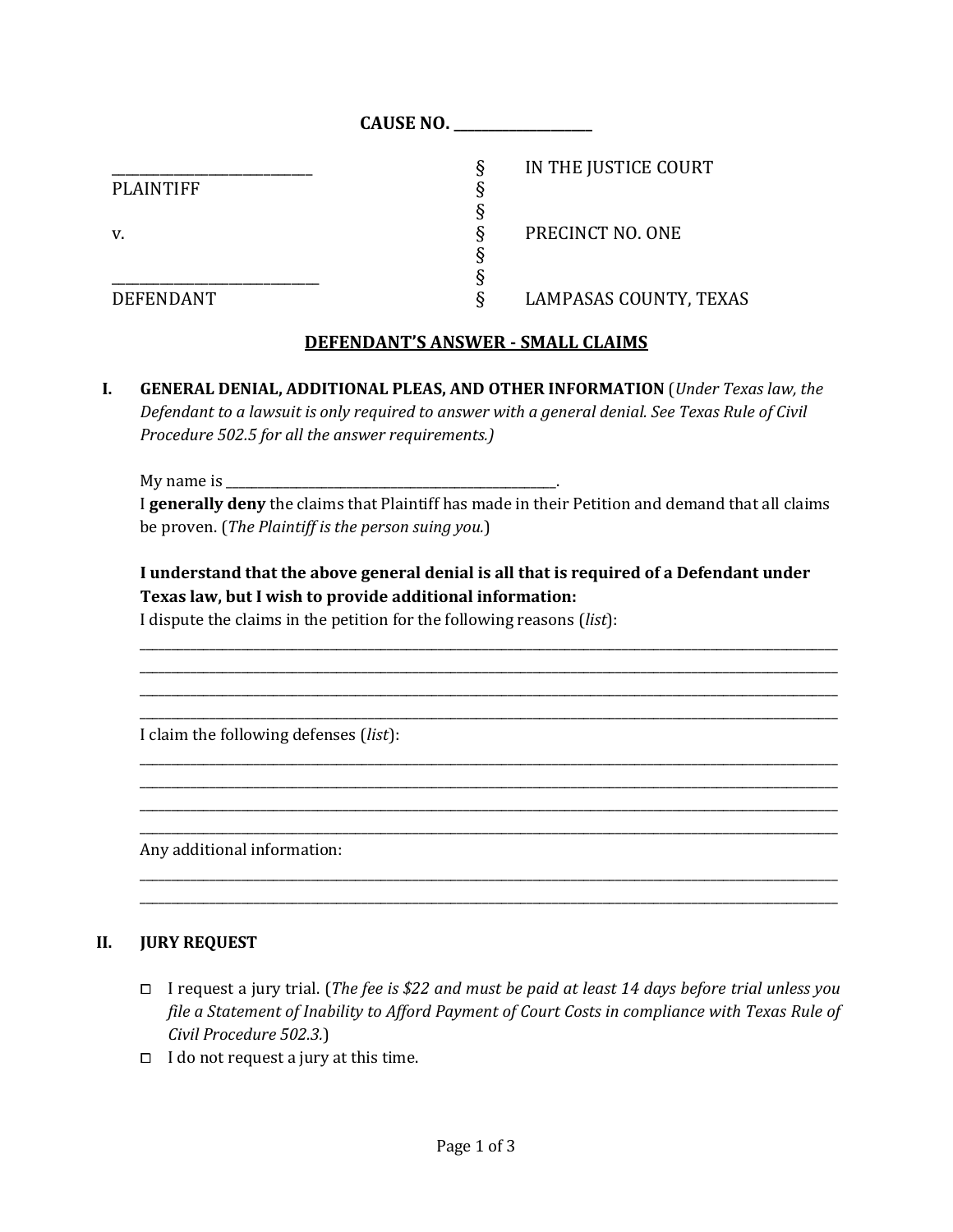- **III. SERVICE BY EMAIL** (*Normally, documents in this case are sent by mail. If it is easier for you, you can choose to get some of the documents sent by email. If you choose to get documents by email, you must have an email account where you can receive and look at large documents, and it is important that you check this email account every day. Even if you receive some documents by email, you will still receive some documents about the case by mail or personal service, so you must not ignore any documents from the court or other parties received by mail or personal service.*)
	- □ Yes, I would like to receive documents related to this case by email at this email address: \_\_\_\_\_\_\_\_\_\_\_\_\_\_\_\_\_\_\_\_\_\_\_\_\_\_\_\_\_\_\_\_\_\_\_\_\_\_\_\_\_\_\_\_\_\_\_\_\_\_\_\_\_\_\_\_\_\_\_\_\_\_\_\_\_\_\_\_\_\_\_\_\_\_\_\_\_\_\_\_\_\_\_\_\_\_\_\_\_\_\_\_\_\_\_\_\_\_\_\_\_.
	- $\Box$  No, I do not want to receive any documents by email.

## **IV. REMOTE PARTICIPATION**

Hearing by Phone Call: (*When a hearing happens by phone call, you will be able to talk to and hear the judge, the Plaintiff, or any witnesses, but you will not be able to see them. Copies of any evidence to be used must be exchanged by the parties and sent to the judge prior to the hearing.)*

- $\Box$  Yes, I am able to have any hearings in this case, except a jury trial, by phone call with the judge and the Plaintiff and understand that I must have a phone to use on the date and time of the hearing.
- $\Box$  No, I am not able to have hearings by phone call.

Hearing by Video Conference: (*When a hearing happens by video conference, you can hear, see, and talk to the judge, the Plaintiff, and any witnesses. You will be able to see any evidence presented during the hearing. You will need to have a computer, a smartphone, or tablet that has a camera feature. You will also need access to the internet to be able to have a video conference.)*

- $\Box$  Yes, I am able to have any hearings in this case, except a jury trial, by video conference. I understand that I am responsible for having the equipment and internet access needed to participate in a video conference on the date and time of the hearing.
- $\Box$  No, I am not able to have hearings by video conference.

*NOTE: Your responses in this section do not guarantee that hearings will be held remotely, but rather they help the court know how you are able to participate.*

### **V. RELIEF REQUESTED**

Defendant reserves the right to file an Amended Defendant's Answer with the court to plead other defenses after further investigation and discovery.